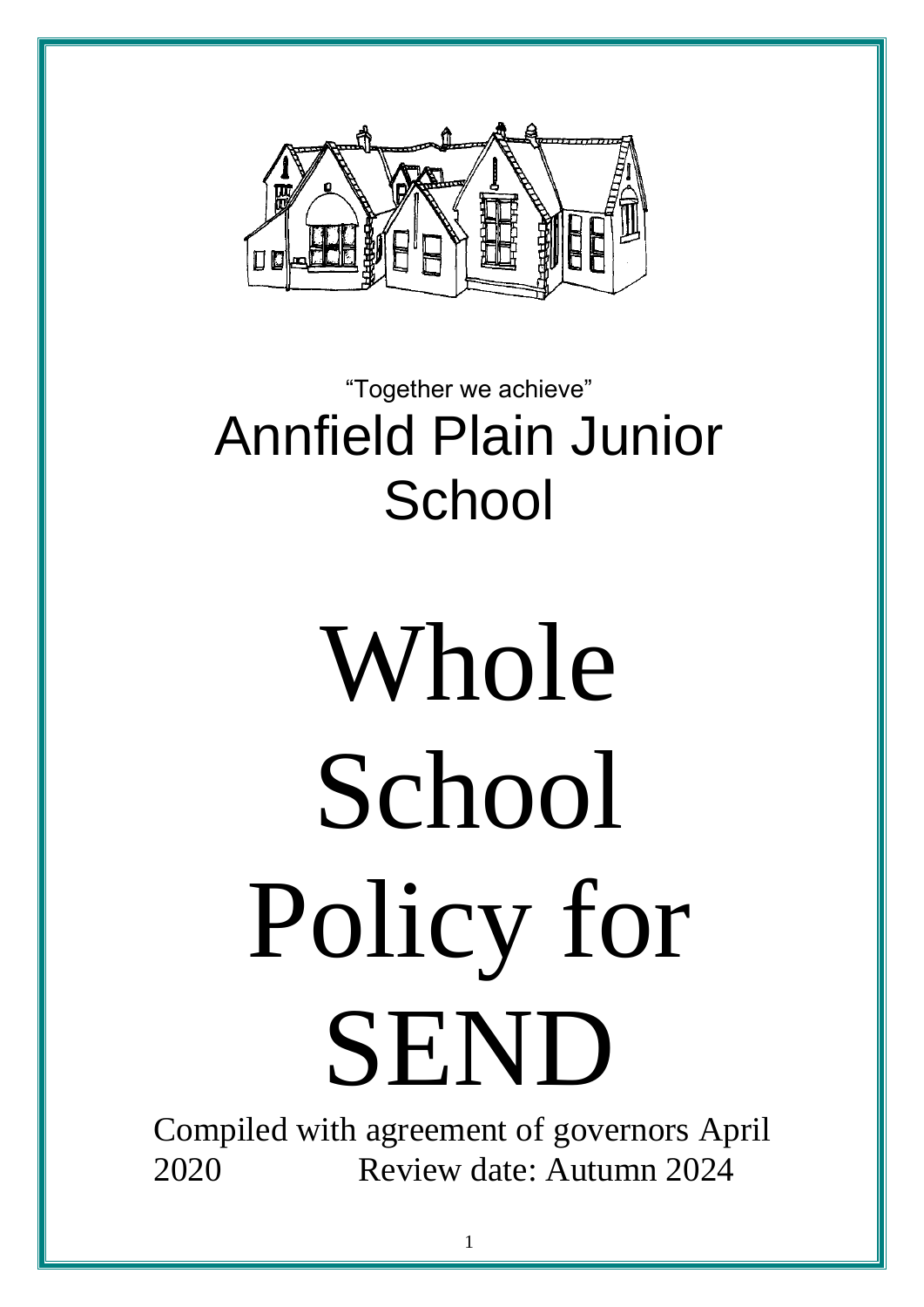### **SPECIAL EDUCATIONAL NEEDS POLICY**

**This policy should be read in conjunction with The Code of Practice, The SEND Information Report and the following:**

- **Accessibility Plan;**
- **Anti-Bullying Policy;**
- **Assessment for Learning;**
- **Equality Objectives;**
- **Medical Needs Policy;**
- **Transition Policy.**

#### **1. DEFINITIONS Definition of Special Educational Needs and Disability (SEND):**

For the purposes of this policy we have used the term Special Educational Needs as defined by the Special Educational Needs and Disability Code of Practice: 0-25 implemented in September 2014.

A child or young person has SEN if they have a learning difficulty or disability which calls for special educational provision to be made for him or her. *(Code of Practice D.F.E. 2014)* 

A child of compulsory school age has a learning difficulty or disability if he or she:

- a) has a significantly greater difficulty in learning than the majority of pupils of the same age; or
- b) has a disability which prevents or hinders him or her from making use of facilities of a kind generally provided for others of the same age in mainstream schools.

Special educational provision which meets the needs of children and young people with SEN includes:

• High quality teaching that is differentiated and personalized to meet the individual needs of the majority of children and young people. Some children and young people need educational provision that is additional to or different from this. This is special provision under Section 21 of the Children and Families Act 2014.

# **2. RATIONALE**

 Annfield Plain Junior School is an inclusive school, catering for a wide range of SEND, including pupils with:

- Communication and interaction needs;
- Cognition and learning needs;
- Social, emotional and mental health difficulties;
- Sensory or physical needs.

Our school welcomes all children and values them as individuals, treating them equally and with respect. We believe that all children have the right to have their own particular needs recognised and addressed in order to achieve success. We believe that all teachers are teachers of children with SEN and it is therefore a whole school responsibility to ensure that these children's needs are addressed. Through staff working together as a team, and in partnership with pupils and their parents, we strive to ensure that the following aims are met. We place a great deal of value on the role of the parent/carer. We understand that it can be difficult in some cases for parents to deal with the fact that their child has additional needs and we are particularly sensitive in the early stages when a child is first identified. We aim to reassure parents/carers and clarify issues/information for them throughout the SEN process. We recognise that parents hold key information and have knowledge and experience to contribute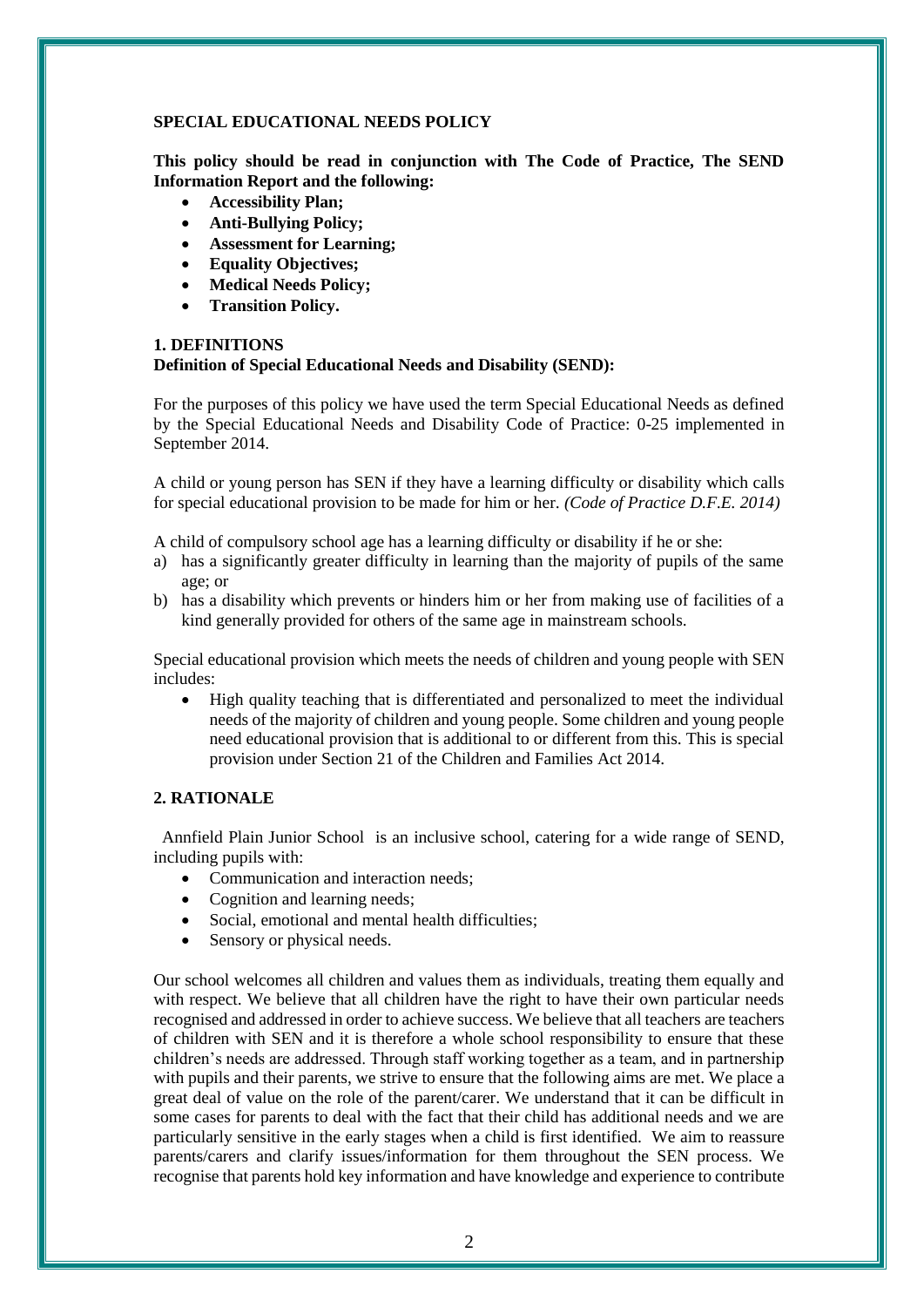to the shared view of their child's needs and the best ways of supporting them. All parents and carers of pupils with Special Educational Needs will be treated as partners and supported to play an active and valued role in their pupil's education. We will always keep parents/carers well informed about their child's special needs and invite them to all review meetings.

# **Aims**

- To follow the guidelines set out in the SEN Code of Practice;
- To ensure that all pupils have equal access to a broad, balanced curriculum, which is differentiated to meet individual needs and abilities;
- To identify children with SEN as early as possible and plan a program of support and intervention to address their needs;
- To regularly track the progress of children with SEN through school tracking systems, review meetings, lesson observations and provision maps and support plans;
- To provide good quality and regular training for staff in relevant areas of SEN;
- To evaluate the impact of staff training and provision/intervention programs;
- To develop good relationships with parents/carers to ensure pupils with SEN are supported well both at home and at school;
- To ensure that all staff working with SEN children are clear about their roles;
- To ensure that the SEN budget is used appropriately to fund high quality resources for children with Special Educational Needs;
- To work effectively with a range of other external agencies;
- To make good links with other mainstream primary schools, secondary schools, and special schools.

# **3. ROLES AND RESPONSIBILITIES**

Provision for pupils with special educational needs is a matter for the school as a whole.

# **Governing Body**

The governing body will have the following responsibilities. They will:

- appoint a governor with specific responsibility for SEN;
- have regard to the SEND Code of Practice and should oversee the implementation of the reform and provide strategic support to the head teacher
- publish information on the school's website about the implementation of the governing body's or the proprietor's policy for pupils with SEN;
	- <http://www.annfieldplain-jun.durham.sch.uk/send/introduction/>
- ensure that there is a qualified teacher designated as SENCO;
- cooperate generally with the local authority including in developing the local offer and when the school is being named in an EHC plan;
- ensure that arrangements are in place in schools to support pupils at school with medical conditions;
- publish information about the arrangements for the admission of disabled children, the steps taken to prevent disabled children being treated less favourably than others, the facilities provided to assist access of disabled children, and their accessibility plans;
- ensure that all governors are aware of the school's SEN provision including the deployment of funding, equipment and personnel.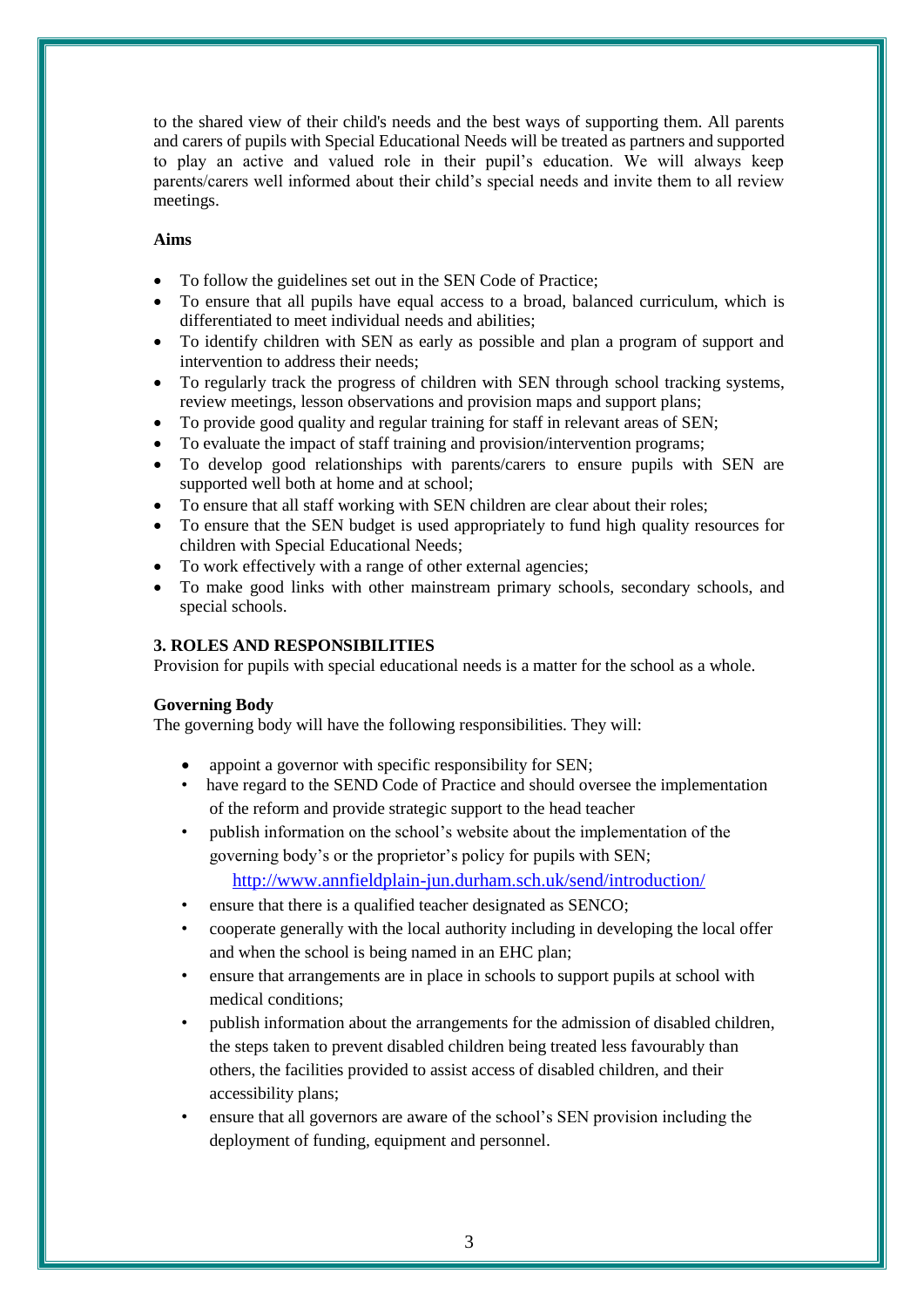### **The Head teacher**

The head teacher will have the following responsibilities. They will:

- take overall responsibility for implementing the code of practice;
- ensure that the SENCO has adequate time to carry out duties and is able to influence strategic decisions about SEN;
- ensure the wider school community understands the implications of SEN provision for whole school improvement (from governors to classroom teachers and teaching assistants);
- put in place arrangements to ensure parents are regularly engaged in discussions about the progress of their child (at least three times a year);
- ensure a process is in place for involving parents and young people in reviewing provision and planning for those currently on school action/plus and any newly identified pupils with SEN;
- report to the governing body how resources are deployed to meet provision.

#### **The Special Educational Needs Co-ordinator (SENCO)**

The role of the SENCOs includes:

- oversee day-to-day operation of school's SEN policy;
- coordinating provision for children with SEN;
- liaise with designated teacher where a Looked after Child has SEN;
- overseeing SEN support plans and ensuring teachers and support staff work closely with parents/ carers to follow a graduated approach to SEN Support;
- advise on use of delegated budget/ other resources;
- liaise with parents / carers of children with SEN;
- maintain links with other education settings and outside agencies;
- liaise with potential next providers of education;
- work with Head and governors on Equality Act;
- ensure that SEN records are up to date;
- contribute to the in service training of staff

#### **Class Teachers**

Class teachers have the following responsibility to:

- provide 'Quality First Teaching' and a graduated approach of assess, plan, do, review;
- focus on outcomes for the child: Be clear about the outcome wanted from any SEN support;
- be responsible for meeting special educational needs: Use the SENCO strategically to support the quality of teaching, evaluate the quality of support and contribute to school improvement;
- have high aspirations for every pupil: Set clear progress targets for pupils and be clear about how the full range of resources are going to help reach them;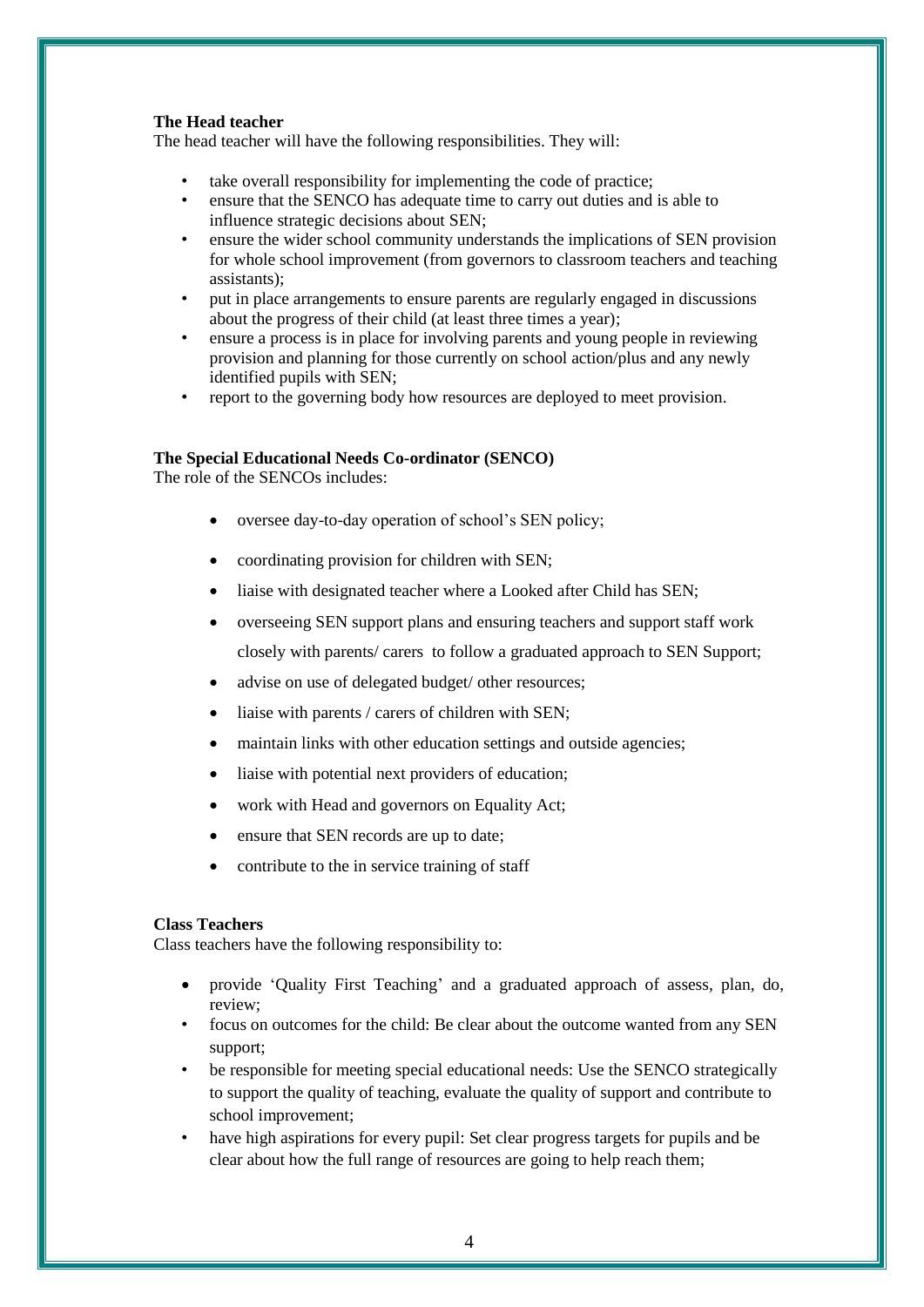• work in partnership with pupils and parents/carers in planning and reviewing progress, seek their views and provide regular updates on progress.

# **SEN Support Staff**

Class teachers work with SEN support staff to plan effective provision for pupils with SEN. Effective liaison between support staff and class teachers is essential to ensure planned activities are linked to targets set out in support plans.

- LSA/TAs are part of the whole school approach to SEN working in partnership with the class teacher and the SENCO to deliver pupil progress and to narrow gaps in performance;
- The support they give should be focused on the achievement of specific outcomes within the graduated approach to SEN support agreed with parents in the context of high quality teaching overall;
- LSA/TAs can be part of a package of support for the individual child but should never be a substitute for the teacher's involvement with that child.

# **4. Identification of SEN**

Through their discussions, observations, assessments and data analysis the SENCOs, class teachers, key workers and support staff will identify any children who appear to have SEN. Children with SEN may also be identified by outside agencies and organisations. Parents and carers may also inform the SENCOs or teaching staff of any concerns and possible Special Educational Needs. When a child is identified as having SEN they will be placed on the SEN register as SEN Support.

# **SEN Support**

When a class teacher or the SENCOs identify a child with Special Educational Needs, the class teacher will provide interventions through 'Quality First Teaching' that are additional to those provided as part of the school's usual differentiated curriculum. The triggers for SEN support are that, despite receiving quality first teaching the child:

- continues to make little or no progress in specific areas over a long period;
- continues working at National Curriculum levels substantially below that expected of children of a similar age;
- continues to have difficulty in developing literacy and mathematics skills;
- has emotional difficulties which substantially and regularly interfere with the child's own learning or that of the class group.
- has sensory or physical needs, and requires additional specialist equipment or regular advice or visits by a specialist service;
- has ongoing communication or interaction difficulties that impede the development of social relationships and cause substantial barriers to learning.

If necessary the SENCO, in partnership with parents and the child, may refer to outside agencies such as Educational Psychology or Specialist Support Teams for additional support.

# **Referral to outside agencies**

If necessary, the SENCO, in partnership with parents/carers, will seek further advice and additional support from other specialist support teams. Formal referral forms will be completed and copies will be kept in the child's SEN file and electronically on SIMs along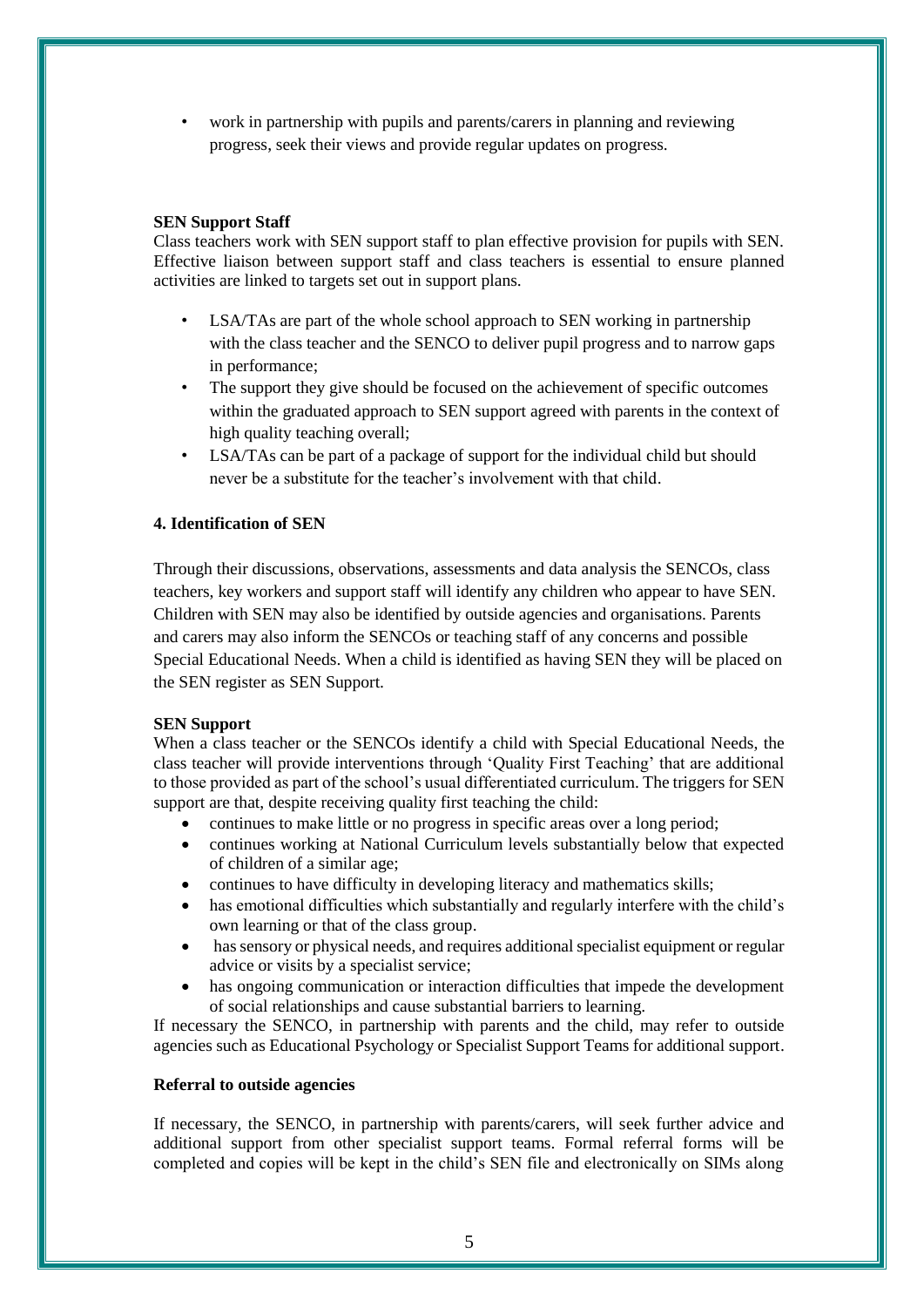with any correspondence received from the agency. Where telephone referrals are made, a record of the information provided will be kept on the child's file.

At this stage, external support services will:

• provide specialist assessments to inform planning and the measurement of a pupil's progress;

- give advice on the use of new or specialist strategies or materials and;
- in some cases, provide support for particular activities.

When school seeks the help of external support services, those services will need to see the child's records in order to establish which strategies have already been employed and which targets and outcomes have been set and achieved. Permission for this information to be shared will be sought from the parent/carer prior to the referral being made. This will be done in line with GDPR regulations.

The external specialist may:

- act in an advisory capacity;
- provide additional specialist assessment;
- or be involved in teaching the child directly.

### **Referral for Education, Health and Care Assessment**

Where, despite the school having taken relevant and purposeful action to identify, assess and meet the needs of a child, or where the child has not made expected progress following at least 3 cycles of assess, plan, do, review of their SEN Support Plan, the school or parents should consider requesting an Education, Health and Care Assessment.

At this stage, the child will have demonstrated significant cause for concern. To inform this decision, the Local Authority will expect to see evidence of action taken by the school and they will need information about the child's progress over time as well as a range of other documentation relating to the child's needs.

These include:

• Records of regular interventions, strategies, reviews and their outcomes;

• Records of special arrangements that have been put in place or any additional resources that have been used and their effectiveness;

• At least 3 SEN Support plans showing the assess, plan, do, review process and their evaluations; • Records of regular reviews and their outcomes;

• The pupil's health information, including the child's medical history where relevant;

• Early Learning Goals and National Curriculum standard of attainment in literacy and mathematics and any other subjects if appropriate;

• Educational and other assessments, for example from an advisory specialist support teacher or an educational psychologist;

• Views of the parents and of the child;

• Parental completion of the 'My Story' document that outlines the child's background, including information on family, the pupil's health including the child's medical history where relevant and the involvement of other professionals such as health, social services or education welfare service;

• Involvement of other professionals such as health, social services or education welfare service;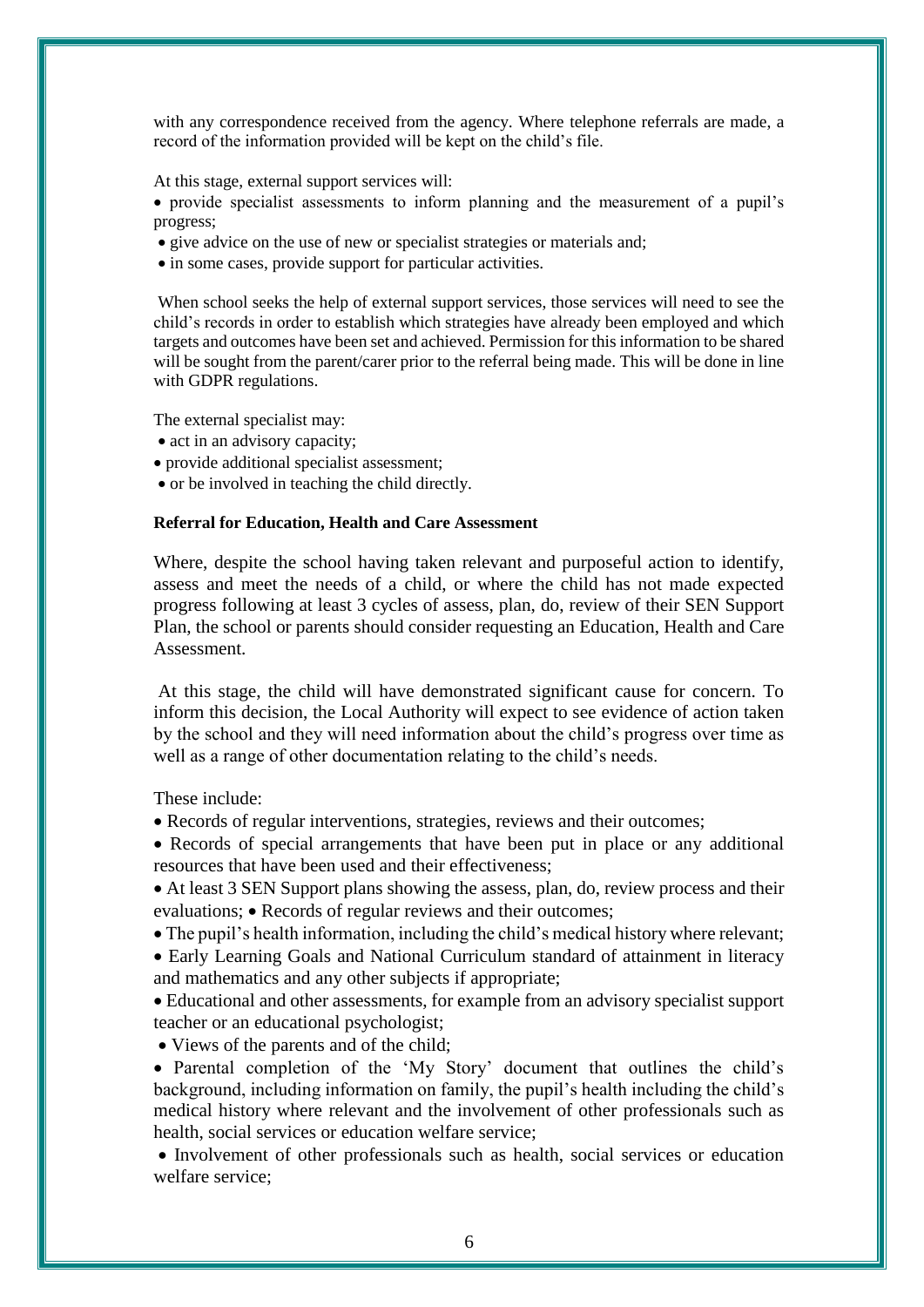• Costed provision maps.

Parents/carers or school are the only partners who can request an Education, Health and Care Assessment. **Education, Health and Care Plan (EHCP)**

An EHCP includes the following and will be reviewed annually:

- The pupil's name, address and date of birth;
- Details of all of the pupils special needs, including health needs;
- Identification of the special educational provision necessary to meet the pupil Special Educational Needs;
- Short term targets for the child to work towards;
- Identification of the type and name of the school where the provision is to be made;
- Relevant non-educational needs of the child;
- Information on non-educational provision;
- Reports and views of any other specialist involvement.

• All children with EHCP will have short-term targets set for them that have been established after consultation with parents, and the child. An EHCP will be reviewed annually and will last until the child is 25, or all targets are met.

#### **RECORDING SEN**

Records are kept on all children with SEN, detailing steps taken to support them. Record files are kept by the SENCO

RECORDING SEND Electronic and paper records are kept on all children with SEND, detailing steps taken to support them in school.

All SEND record files are kept up-to-date by the SENCO. These are stored securely following data protection guidelines. This is done in line with GDPR regulations.

SEND Register -this is maintained by the SENCO. It indicates which children have SEND and what stage they are at.

The SENCO maintains the Register as a working document. The Register will state the following:

- Child's name;
- Date of Birth;
- Details of SEND;
- Involvement of outside agencies;
- Details of additional support received within school and the outcomes of this input;
- Records of meetings with school staff, parents/carers and any outside agencies.

#### **Medical Register**

The Head Teacher maintains a copy of the Medical Register as the responsible person. Copies will be kept in the school office, easily accessible by first aiders. Relevant medical information will be shared with all staff as required in order to ensure that the child's medical needs are fully met.

The Medical Register may be amended throughout the year as updated medical information is received in school from parents/carers or medical professionals. Advice from the school nurse will be sought as appropriate.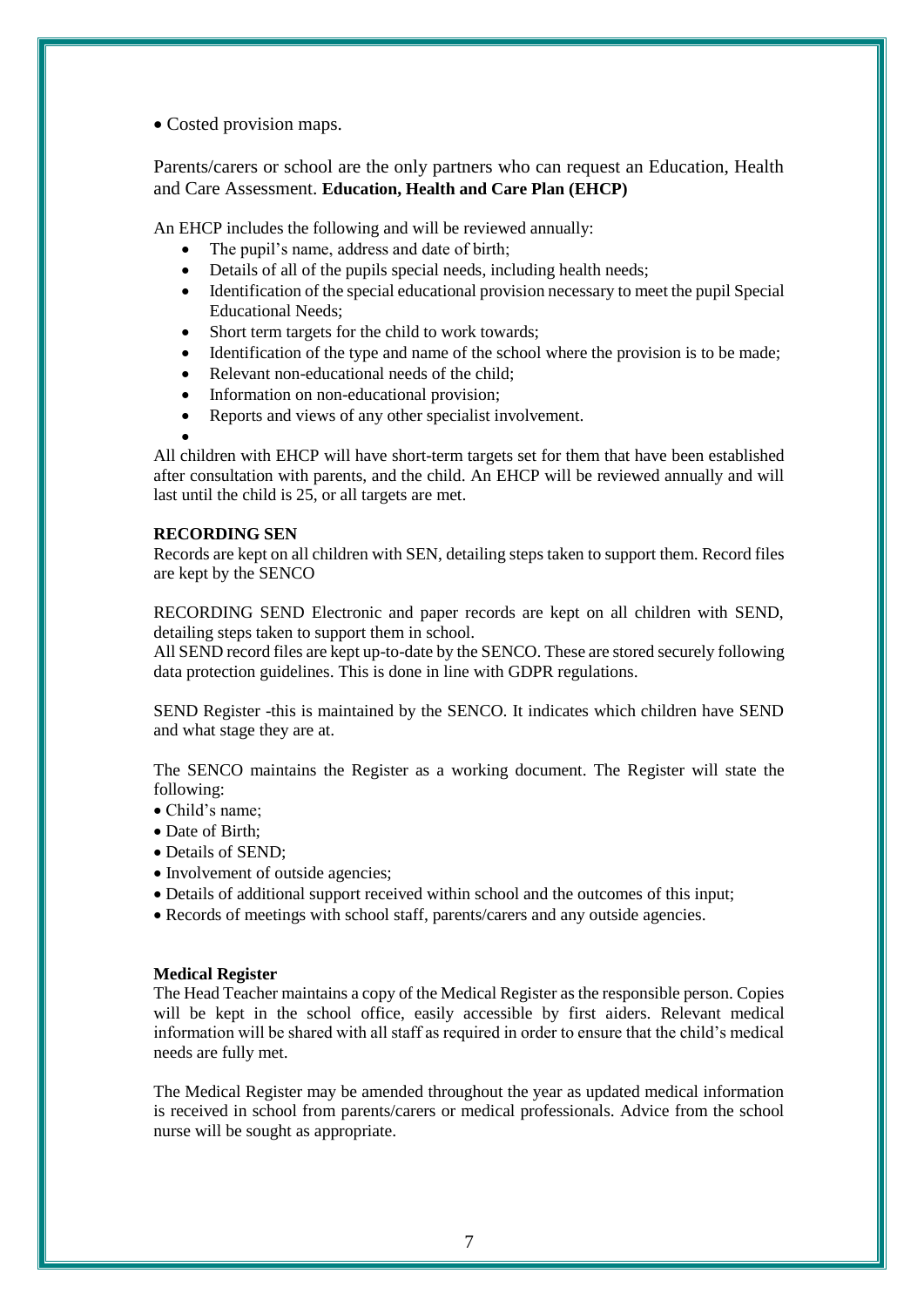The SENCO will become involved should a child's medical attention present a barrier to their learning.

#### **Individual Pupil Files**

Individual Pupil Files Paper and electronic files are kept up to date by the SENCO. These will include:

- Child's name;
- Details of SEND;
- Copies of referrals made to outside agencies;

• Involvement of outside agencies, including records of informal discussions, feedback meetings and written assessment reports;

- Details of additional support received within school and the outcomes of this input;
- Records of meetings with school staff, parents/carers and any outside agencies;
- Copies of SEN Support Plans / EHCP documentation.

# **Class Teacher**

Class Teachers will be responsible for the formation of SEN Support Plans. They will also attend review meetings with parents which may be attended and/or led by the SENCO if required.

Class teachers and relevant members of support staff will keep paper copies of SEN Support Plans (without the personal details section for data protection/GDPR purposes). These will be used as working documents and will be annotated regularly to assist in the review process.

Access to electronic copies of SEN Support Plans is via the secure school email and all documents are password protected. Teachers will access these electronic documents when amending SEN outcomes during formal reviews.

Deadlines for reviews to be completed and new outcomes established will be set and monitored by the SENCO. Copies of all SEN Support plans are also available on SIMs (school computer system).

# **Transfer of information**

Transfer of Information will be the responsibility of the SENCO. A member of office staff will ensure that the Pupil Transfer Checklist is completed within an appropriate timescale. If paper copies of documents are handed over, these will be signed by a representative from the child's new school and a representative of Annfield Plain Junior School.

Where face-to-face handover is not possible due to distance, SEN documents will be sent securely via Royal Mail using their "signed for" service. A member of office staff will also ensure that all electronic documents are transferred securely following Local Authority guidelines.

SEND information required for children who join Annfield Plain Junior School will be gathered by a member of office staff following guidelines put in place by the SENCO. The New Child Checklist guidelines will be completed by a member of office staff within an appropriate timescale.

All paper records received in person will be signed for by a member of staff from Annfield Plain Junior School and a representative from the child's previous school.

#### **5. ANNUAL REVIEWS**

It is a statutory requirement for children with an EHCP to have an Annual Review. At Annfield Plain Junior School we hold **annual reviews**for children with **an EHCP** (Education